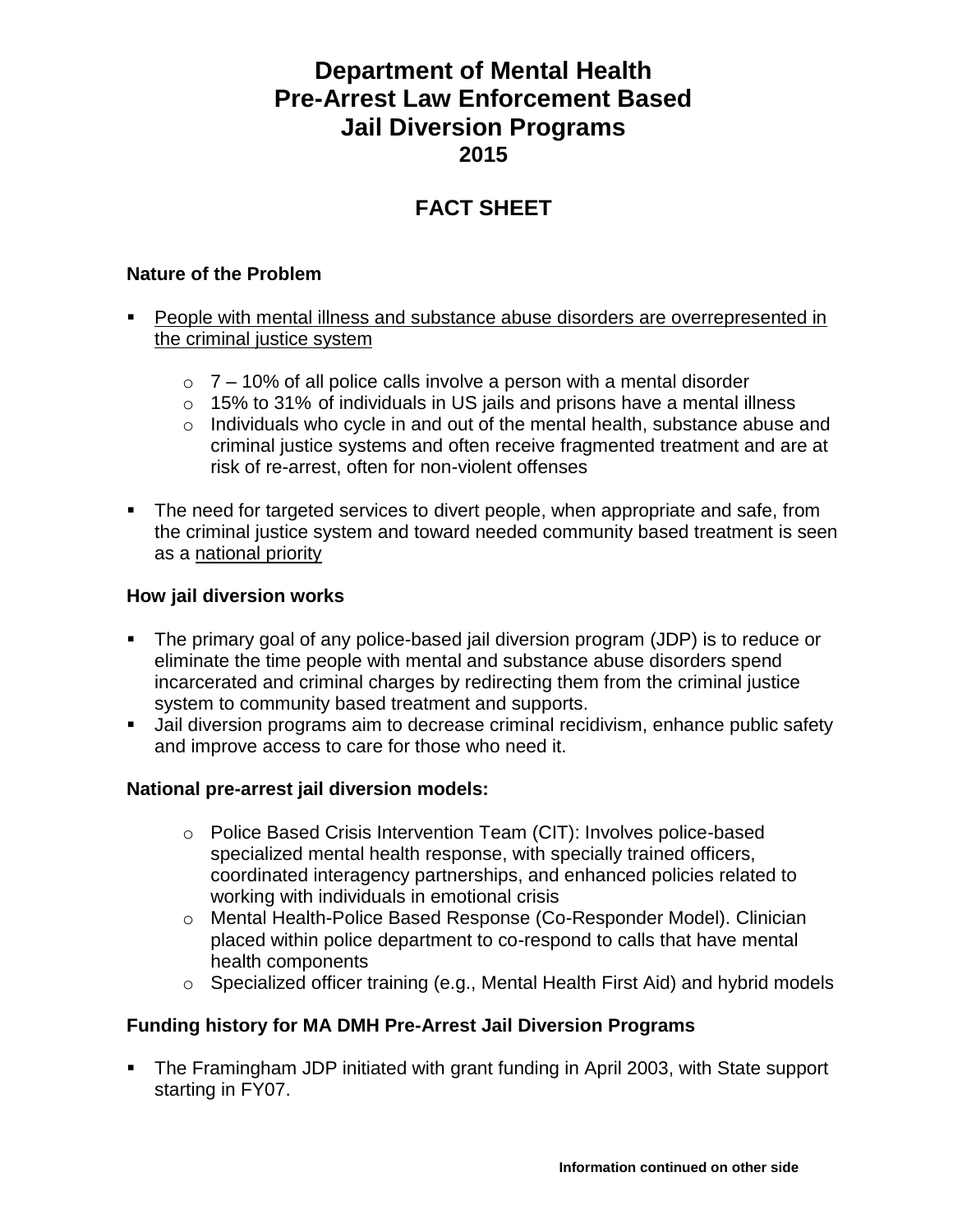- Since 2007, state support through the Department of Mental Health for Pre-Arrest Jail Diversion Programs has expanded to just over \$1.4M annually as of FY2015.
- Program models for police-based diversion have expanded along with the funding
- Currently Police Departments that receive DMH funding for Police Programs Include over 24 towns and communities in Massachusetts, as well as hubs for regional training that extend to neighboring areas through CIT-Training and Technical Assistance Centers.
- **Plans are underway to expand programs further in FY2015**

## **Findings from the Pre-Arrest JDP Experience in Massachusetts**

- Major positive impact on communities that have JDP programs
- Over 2,100 diversion events occurred between July 1, 2011 and June 30, 2013
- Of those call outs where arrests could have occurred between 73-92% have been diverted from arrest to treatment in FY2012 and FY2013 In FY2012 and FY2013 over 7,000 hours of mental health training was provided to 476 officers through DMHsupported Crisis Intervention Team and Mental Health First Aid Training.
- **Proactive prevention through the JDPs allows for specialized wellness checks, access to** school resource officers, and other interventions so that the community avoids subsequent costly encounters with police.

### **Potential Savings from Jail Diversion Programming**

- In the short term, national data shows diversion shifts costs from the criminal justice to the community treatment system, but projected analyses show that police-based jail diversion can avoid costs both of unnecessary emergency room visits and arrests.
- .
- National data has shown that rigorous, specialized police training programs reduce injury to all parties and decrease costs associated with police officers being out with injury.
- Jail diversion programs alleviate jail over-crowding, reduce the costs of treatment during incarceration, shrink court dockets and decrease unnecessary prosecution.

#### *Resources Used***:**

<sup>1.</sup> DMH Jail Diversion Database;

<sup>2.</sup> The National *GAINS TAPA Center* (Technical Assistance and Policy Analysis); 1 in 31: The Long Reach of American Corrections in Massachusetts by The PEW Center on the States (2009).

<sup>3.</sup> CMHS National GAINS Center. (2007). Practical advice on jail diversion: Ten years of learnings on jail diversion from the CMHS National GAINS Center, Delmar, New York

<sup>4.</sup> Reuland M, Schwarzfeld M, Draper L. Law enforcement responses to people with mental illness: A guide to research-informed policy and practice. Council of State Governments Justice Center, New York, New York. 2009, available at [http://www.ojp.usdoj.gov/BJA/pdf/CSG\\_le-research.pdf;](http://www.ojp.usdoj.gov/BJA/pdf/CSG_le-research.pdf)